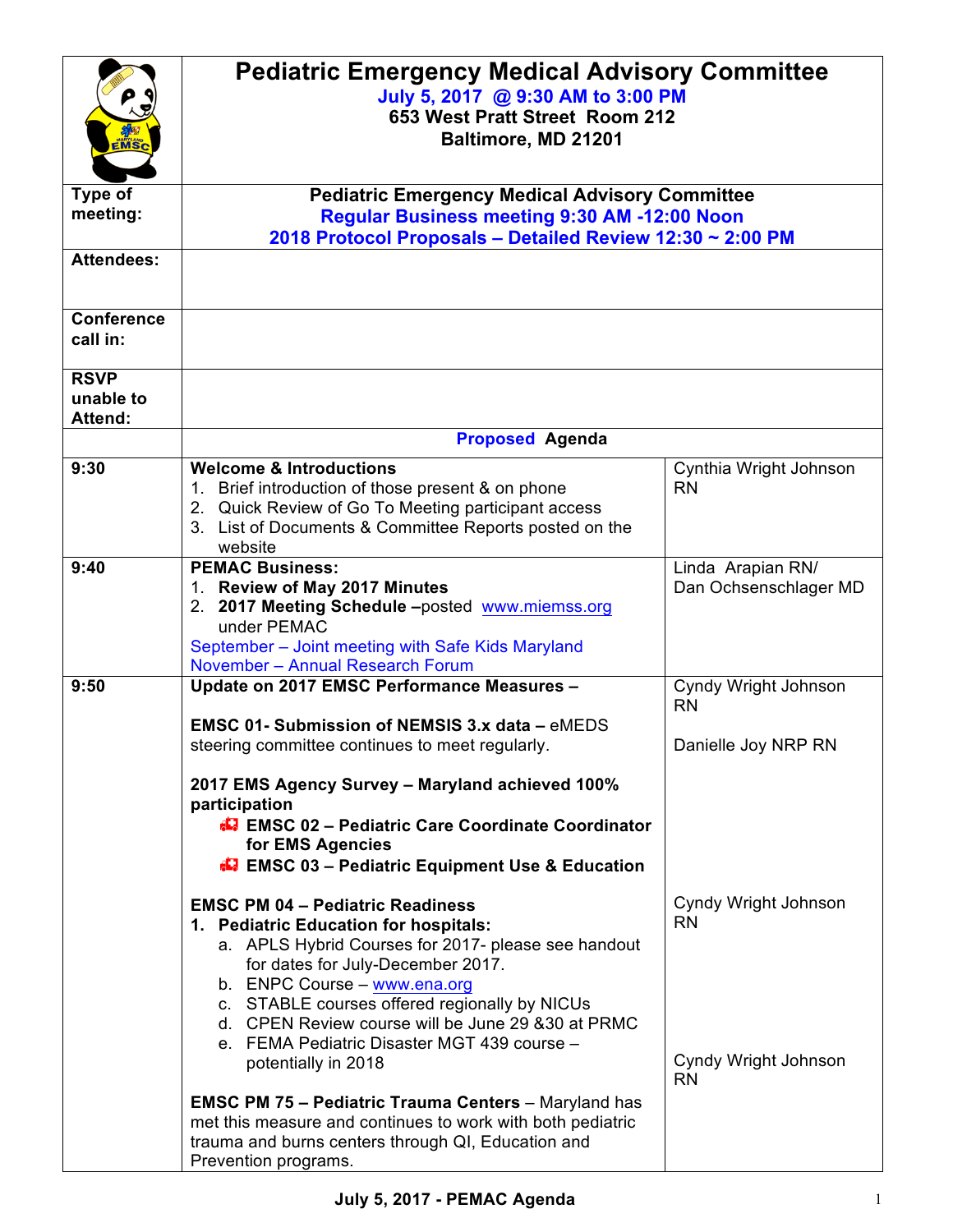|          | NEW: Johns Hopkins Children's Center is leading a five<br>hospital consortium for Pediatric PI in trauma and burns.                                                                                                                                                                                                                                                                              |                                         |
|----------|--------------------------------------------------------------------------------------------------------------------------------------------------------------------------------------------------------------------------------------------------------------------------------------------------------------------------------------------------------------------------------------------------|-----------------------------------------|
|          | <b>EMSC PM 76 &amp; 77: Interfacility &amp; Special Consults</b><br>1. Pediatric Base Station Courses: 2017<br>$\triangleright$ Small working group will organize to revise course over<br>summer 2017<br>$\geq$ 2017 Courses: (9A -12Noon basic course + 1-2 hours for<br>hospital focused discussions)<br>[1] July 13, 2017 @ JHCC<br>E September 7th 2017 @ MIEMSS (NEW location<br>and date) | Cyndy Wright Johnson<br><b>RN</b>       |
|          | <b>EMSC PM 78 - EMS Education</b><br>1. EMS Care 2017 feedback / evaluations                                                                                                                                                                                                                                                                                                                     | Danielle Joy RN NRP                     |
|          | 2. Hot Topics for 2018 Conferences - group input needed<br>please complete the written survey today (Handout)                                                                                                                                                                                                                                                                                    |                                         |
|          | 3. BLS Committee                                                                                                                                                                                                                                                                                                                                                                                 | Richard High EMT<br>Judy Micheliche NRP |
| 10:15 AM | 4. ALS Committee                                                                                                                                                                                                                                                                                                                                                                                 |                                         |
|          | <b>Family Centered Care Sub Committee</b><br>1. Right Care Awards - Awards presented May 24, 2017.                                                                                                                                                                                                                                                                                               | Mary Ellen Wilson RN                    |
|          | 2. Emergency Ready Family" project update                                                                                                                                                                                                                                                                                                                                                        |                                         |
|          | 3. MSFA Convention Risk Watch/ Safe Kids FAN update                                                                                                                                                                                                                                                                                                                                              |                                         |
|          | 4. EMSC National FAN update - the new EIIC for EMSC<br>has launched a new website:<br>https://emscimprovement.center/search/?q=Family+Advis<br>ory+Network                                                                                                                                                                                                                                       |                                         |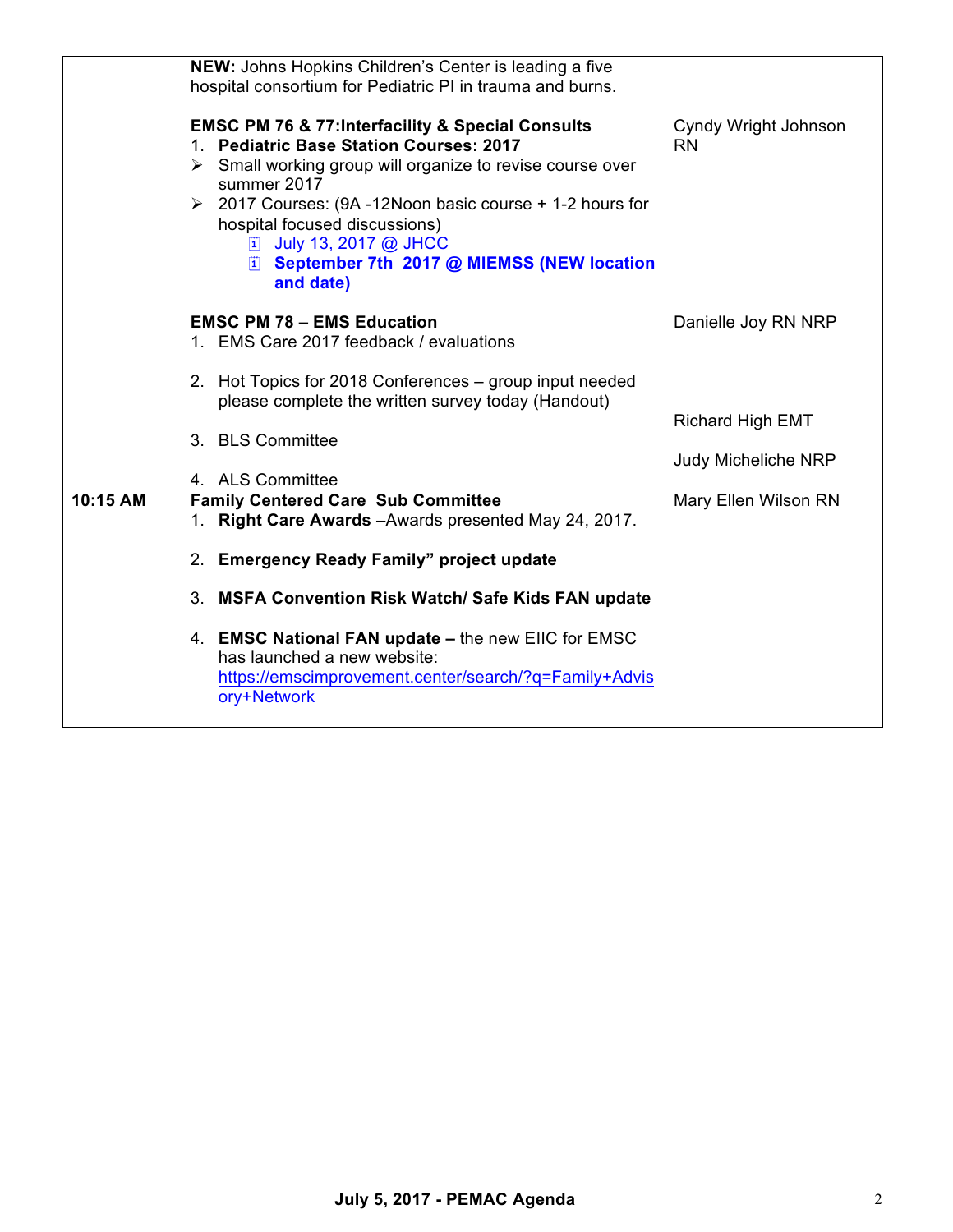| 10:30 AM | <b>Maryland Organizations &amp; Committees</b>                                                    |                                   |
|----------|---------------------------------------------------------------------------------------------------|-----------------------------------|
|          | <b>AAP Updates</b>                                                                                | Rich Lichenstein MD               |
|          | $\triangleright$ Maryland update - COPEM & COVIPP                                                 |                                   |
|          |                                                                                                   |                                   |
|          | National update - COPEM: <i>input on Emergency</i><br>➤<br><b>Information Form /Format needed</b> | Cyndy Wright Johnson<br><b>RN</b> |
|          |                                                                                                   |                                   |
|          | <b>ACEP Updates - new website &amp; management</b>                                                |                                   |
|          | www.mdacep.org                                                                                    | Kathy Brown MD                    |
|          | $\triangleright$ Maryland update – EMS Committee                                                  |                                   |
|          | > Maryland's NEW - Pediatric Committee                                                            |                                   |
|          | > National Updates                                                                                |                                   |
|          | ENA Updates - www.mdena.org (NEW website live)                                                    |                                   |
|          | $\triangleright$ State report                                                                     | Barbara Ayd RN                    |
|          | $\triangleright$ Local updates                                                                    |                                   |
|          | Maryland ENA Regional Conferences (www.mdena.org)<br>➤                                            |                                   |
|          | $\triangleright$ ENA by the Bay May 2017 -STABLE Course feedback                                  |                                   |
|          |                                                                                                   |                                   |
|          | <b>SCHOOL HEALTH Updates</b>                                                                      | Laurel Moody RN                   |
|          | > School Health committee(s) update                                                               |                                   |
|          | $\triangleright$ School Emergency Health Guidelines<br>$\blacktriangleright$                      | Liz Berg RN                       |
|          | <b>Critical Care Updates</b>                                                                      | Charlotte Glicksman MD/           |
|          | $\triangleright$ AACN                                                                             | Jason Custer MD                   |
|          | $\triangleright$ AAP                                                                              |                                   |
|          |                                                                                                   |                                   |
|          | <b>Commercial Ambulance Service Advisory Committee</b>                                            | <b>Jill Dannenfelser RN</b>       |
|          | (CASAC @ MIEMSS)                                                                                  | <b>Lisa Chervon NRP</b>           |
|          | $\triangleright$ SCT subcommittee – workgroup on protocols                                        |                                   |
|          | $\triangleright$ Neonatal subcommittee – work concluded for now                                   |                                   |
|          | $\triangleright$ Obstetrical transports-workgroup of SCT                                          |                                   |
|          |                                                                                                   |                                   |
|          | Jurisdictional Affairs Committee (JAC @ MIEMSS)                                                   | Richard High EMT                  |
|          | $\triangleright$ BLS                                                                              | <b>Judy Micheliche NRP</b>        |
|          | ALS<br>➤<br>Instructors<br>➤                                                                      |                                   |
| 11:00 AM | <b>Research and EVBG update</b>                                                                   | Jen Anders MD                     |
|          | 1. Ongoing Pediatric QIC & DART projects                                                          |                                   |
|          | Evaluation of protocols                                                                           |                                   |
|          | 2016 - 2017 Sepsis - Jen Anders MD & Nick Wyns<br>$\checkmark$                                    |                                   |
|          | $\checkmark$ Region 3 Seizure project - Rich Lichenstein MD                                       |                                   |
|          | $\checkmark$ Pediatric RSI-Process and Outcome project                                            |                                   |
|          | $\checkmark$ CPR and Cares Report for pediatrics                                                  |                                   |
|          | 2. WB-CARN EMS partner in Prince George's County                                                  | Kathy Brown MD                    |
|          | $\checkmark$ Data Linkage Project                                                                 |                                   |
|          | ← Asthma Scoring Tool Project                                                                     |                                   |
|          |                                                                                                   |                                   |
|          | 3. EMSC TI Grant updates                                                                          |                                   |
|          | √ PDTree: An EMS Triage Tool for Pediatric                                                        | Jen Anders MD                     |
|          | <b>Destination Decision Making (J Anders MD)</b>                                                  |                                   |
|          | 4. Other projects                                                                                 | Committee                         |
|          |                                                                                                   |                                   |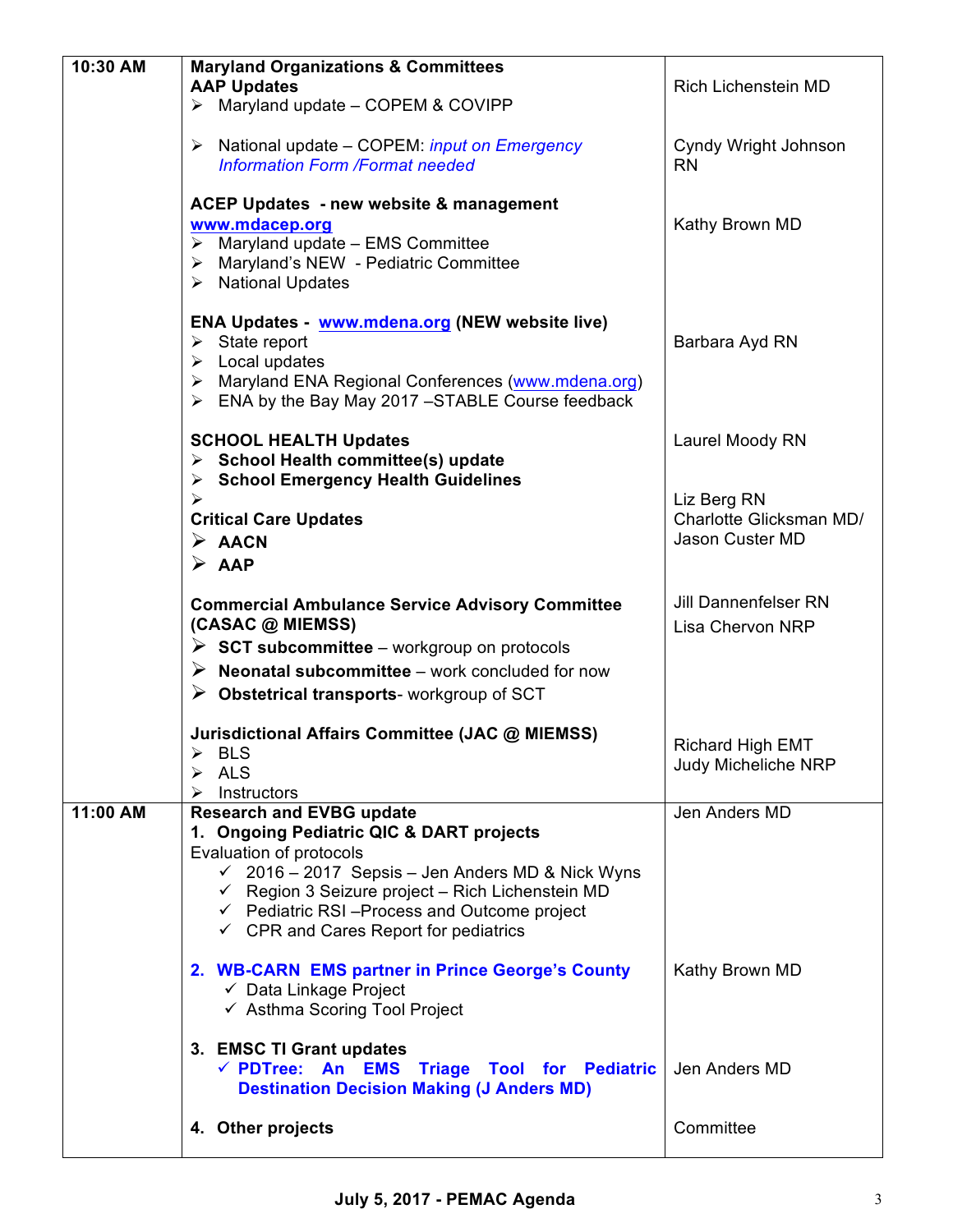| 11:30AM    | <b>Injury Prevention Sub Committee &amp; Updates</b>                                                                                                                                                                                                                                                                                                                                                                                                                                                                                                                                                                                        |                                                                       |
|------------|---------------------------------------------------------------------------------------------------------------------------------------------------------------------------------------------------------------------------------------------------------------------------------------------------------------------------------------------------------------------------------------------------------------------------------------------------------------------------------------------------------------------------------------------------------------------------------------------------------------------------------------------|-----------------------------------------------------------------------|
|            | <b>Please see Summaries from:</b>                                                                                                                                                                                                                                                                                                                                                                                                                                                                                                                                                                                                           | Susanne Ogaitis Jones                                                 |
|            | a. EMSC: CPS & OP Healthcare Project (Maryland DOT<br>Highway Safety Office)<br><b>E.</b> CPS Rapid Educational Response Kit – new 2017-<br>2018 project is now available. Initial mailing sent.<br><b>■ CPS and heatstroke to children left in cars-- exhibit</b><br>update<br>Drowsy Driving - NEW project Fall 2017<br>₩<br><b>■ CPS - Special Needs Course in July</b><br><b>■ CPS Technician scholarship available for Fall courses</b><br>$\equiv$ CPS Week activities in planning<br>R NEWEST PSA available for your social media:<br>"Don't Rush Your Child To The Next Car Seat Stage"<br>https://www.youtube.com/user/MarylandEMS | <b>MSPH CPST-I</b><br>cps@miemss.org for<br>materials and information |
|            | b. Safe Kids<br>Maryland Safe Kids Meetings for 2017 are set - see<br>豪心<br>handout<br>❖ SKWW PrevCon - July 2017 in Baltimore<br>❖ Potential for new HSO grant - Bike Helmets and<br>Safety<br>❖ Potential for new DOH grant for Safe Sleep training                                                                                                                                                                                                                                                                                                                                                                                       | Cyndy Wright Johnson<br><b>RN</b>                                     |
|            | c. Maryland Risk Watch/ MSFA -2017 Convention<br>summary and photos                                                                                                                                                                                                                                                                                                                                                                                                                                                                                                                                                                         | Cyndy Wright Johnson<br><b>RN</b>                                     |
|            | d. <b>ENA: IQSIP</b> – Institute for Quality, Safety and Injury<br>☑ Prevention updates @ ENA national website<br>$\triangledown$ Buckle Up initiative with NHTSA will be<br>operationalized in Maryland with a PSA                                                                                                                                                                                                                                                                                                                                                                                                                         | www.ena.org<br>Safermaryland.org                                      |
|            | e. Partnership for Safer Maryland:<br>new leadership and meetings for 2017 have been set.<br>> June Conference                                                                                                                                                                                                                                                                                                                                                                                                                                                                                                                              |                                                                       |
|            | <b>Other Projects/ Programs</b><br>f.                                                                                                                                                                                                                                                                                                                                                                                                                                                                                                                                                                                                       |                                                                       |
| 11:50      | <b>Old Business</b>                                                                                                                                                                                                                                                                                                                                                                                                                                                                                                                                                                                                                         | Committee                                                             |
| 11:55      | <b>New Business</b>                                                                                                                                                                                                                                                                                                                                                                                                                                                                                                                                                                                                                         | Committee                                                             |
| 12:00 Noon | <b>Networking Break</b>                                                                                                                                                                                                                                                                                                                                                                                                                                                                                                                                                                                                                     | Committee                                                             |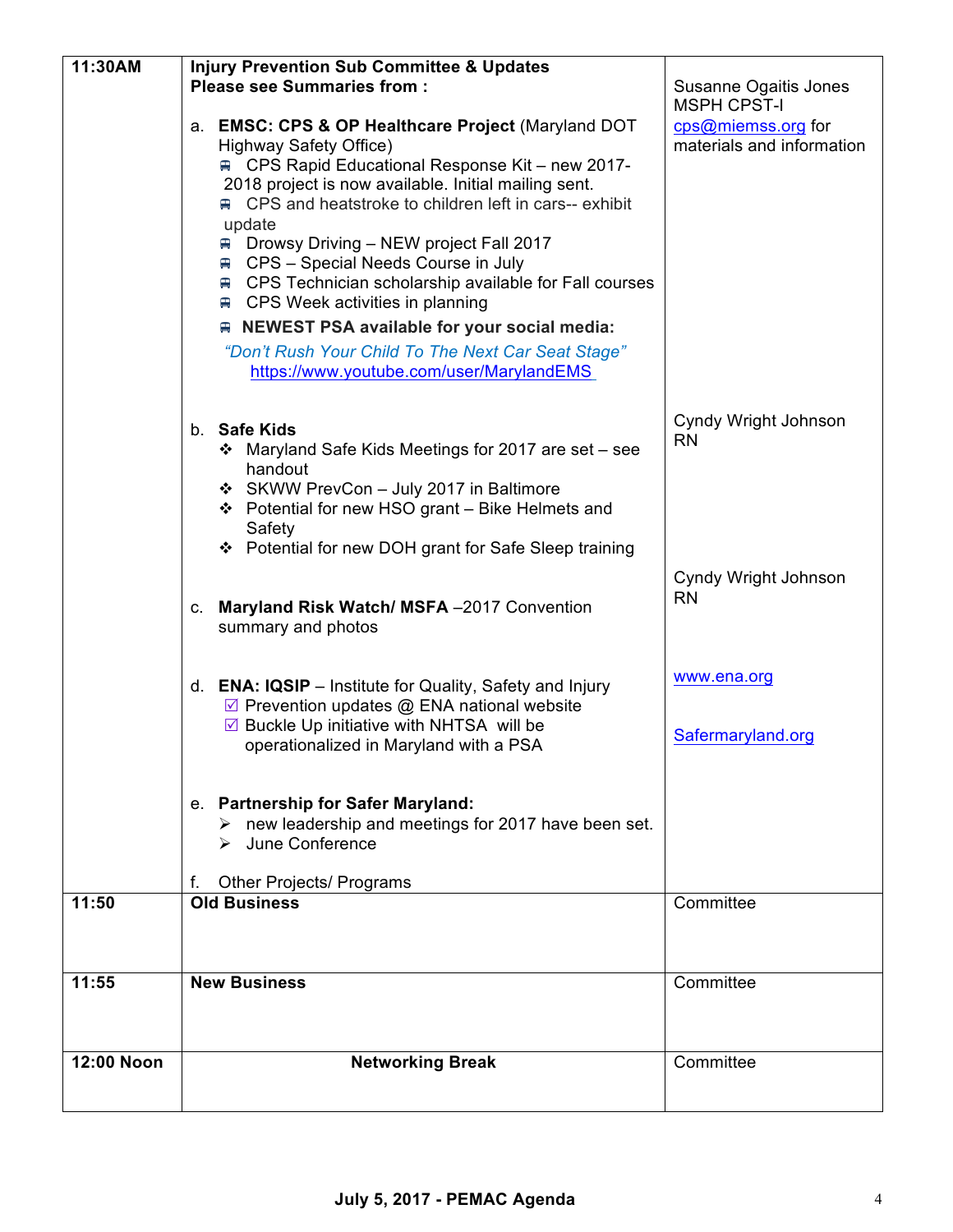| 12:30 PM            | 2018 Maryland Protocols for EMS Providers                                                                                                                               | Jen Anders MD      |
|---------------------|-------------------------------------------------------------------------------------------------------------------------------------------------------------------------|--------------------|
|                     | Feedback from 2017 Roll Out - EMS & Hospital<br>1)                                                                                                                      |                    |
|                     | Glucose Dosing – 10% approved by PEMAC &<br>2)<br><b>PRC</b>                                                                                                            |                    |
|                     | 3)<br><b>High Performance CPR for Pediatrics</b>                                                                                                                        | Karen O'Connell MD |
|                     | a. Algorithm<br>b. Pediatric sections of protocol<br>c. Training / quick reference tools                                                                                |                    |
|                     | <b>Alternative Airways</b><br>4)                                                                                                                                        | Doug Floccare MD   |
|                     | a. Airway Workgroup update<br>i. LMA<br>ii. King Airway<br>b. Proposed changes for RSI                                                                                  | Jennifer Anders MD |
|                     | c. Video laryngoscopy pilot                                                                                                                                             |                    |
|                     | <b>Termination of Resuscitation</b><br>5)<br>a. Changes proposed for the Adult Protocol<br>b. Pediatric considerations<br>c. Small discussion groups – target audiences |                    |
|                     | Pain Medication<br>6)<br>a. Fentanyl as primary pain medication<br>b. Ketamine for analgesia and sedation                                                               |                    |
|                     | Spinal Protection / Immobilization protocol<br>7)<br>experience and educational needs                                                                                   |                    |
|                     | 8)<br>Other protocols for consideration (Last Call for<br>2018)                                                                                                         |                    |
|                     |                                                                                                                                                                         |                    |
| <b>Next Meeting</b> | September 6 2017 (Wednesday)<br>9:30 - 12:00 Noon Business Meeting                                                                                                      |                    |
|                     | 12:30 - 3:00 PM Joint with Safe Kids Maryland                                                                                                                           |                    |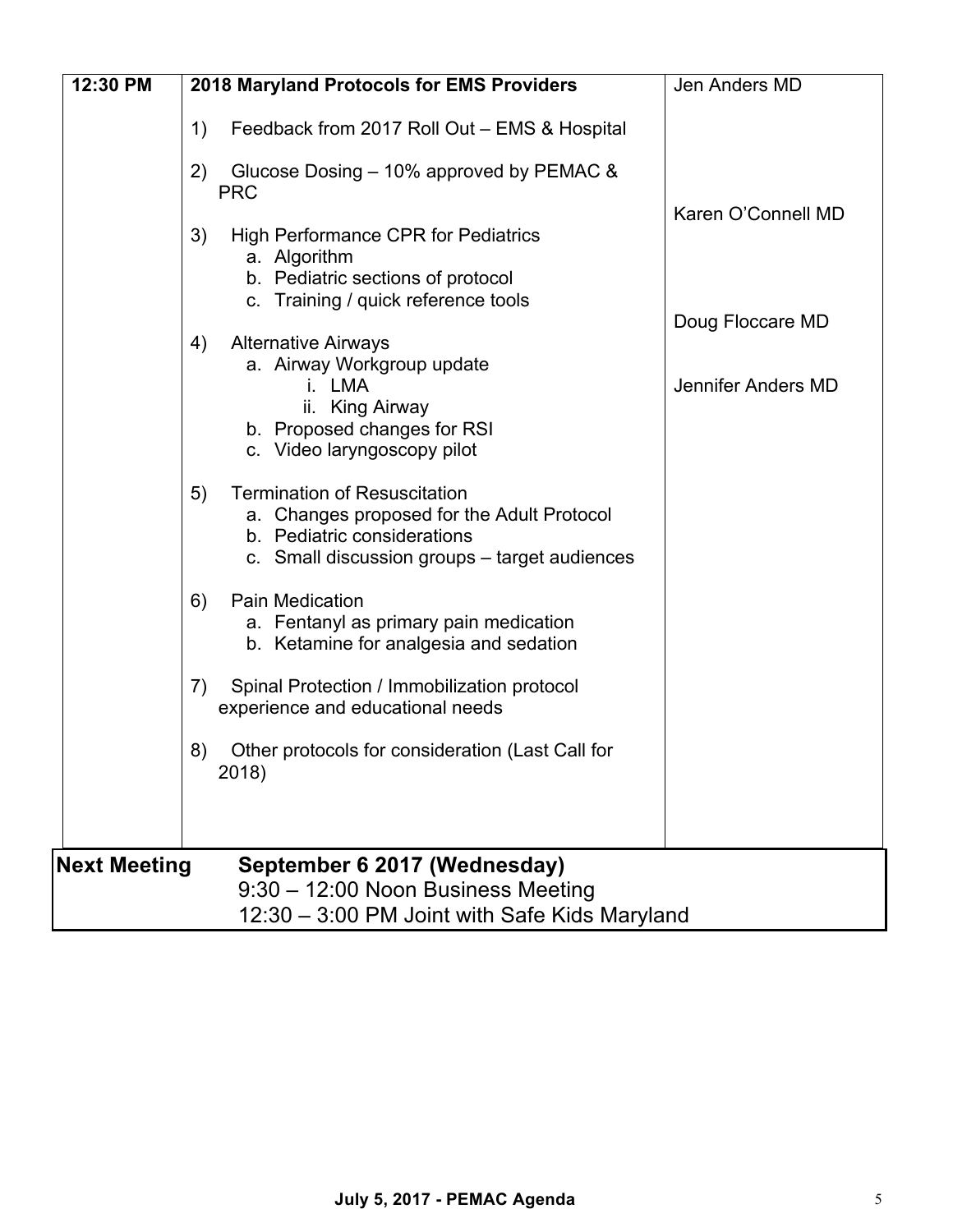|                                        | <b>Pediatric Emergency Medical Advisory Committee</b><br>July 5, 2017 @ 9:30 AM to 3:00 PM<br>653 West Pratt Street Room 212<br>Baltimore, MD 21201                                                                                                                                                                                                                                                                                                                                                                                                                                                  |                                                                        |
|----------------------------------------|------------------------------------------------------------------------------------------------------------------------------------------------------------------------------------------------------------------------------------------------------------------------------------------------------------------------------------------------------------------------------------------------------------------------------------------------------------------------------------------------------------------------------------------------------------------------------------------------------|------------------------------------------------------------------------|
| Type of<br>meeting:                    | <b>Pediatric Emergency Medical Advisory Committee</b><br><b>Regular Business meeting 9:30 AM -12:00 Noon</b>                                                                                                                                                                                                                                                                                                                                                                                                                                                                                         |                                                                        |
| <b>Attendees:</b><br><b>Conference</b> | 2018 Protocol Proposals - Detailed Review 12:30 ~ 2:00 PM<br>Daniel Ochsenschlager MD; Mary Ellen Wilson RN; Richard High Jr.EMT; Jill<br>Dannenfelser RN EMT-B; Elizabeth Berg RN; Cathy Park RN; Jeffrey Huggins NRP; Lisa<br>Chervon NRP; Cynthia Wright-Johnson RN; Jennifer Anders MD; Sue Catterton; Susanne<br>Ogaitis-Jones MSPH; Mike Reynolds NRP; Danielle Joy RN NRP                                                                                                                                                                                                                     |                                                                        |
| call in:<br><b>RSVP</b><br>unable to   | Richard Lichenstein MD; Karen O'Connell MD; William Thompson PhD Mary Alice<br>Vanhoy RN NRP<br>Allen Walker MD; Robert Wack MD; Kathleen Brown MD; Barbara Ayd RN; Laurel Moody<br>RN; Linda Arapian RN                                                                                                                                                                                                                                                                                                                                                                                             |                                                                        |
| Attend:                                | Agenda with Minutes Approved 9-6-2017                                                                                                                                                                                                                                                                                                                                                                                                                                                                                                                                                                |                                                                        |
| 9:30                                   | <b>Welcome &amp; Introductions</b><br>1. Brief introduction of those present & on phone<br>2. Quick Review of Go To Meeting participant access<br>3. List of Documents & Committee Reports posted on the<br>website                                                                                                                                                                                                                                                                                                                                                                                  | Cynthia Wright Johnson<br><b>RN</b>                                    |
| 9:40                                   | <b>PEMAC Business:</b><br>1. Review of May 2017 Minutes<br>2. 2017 Meeting Schedule -posted www.miemss.org<br>under PEMAC<br>September - Joint meeting with Safe Kids Maryland<br>November - Annual Research Forum                                                                                                                                                                                                                                                                                                                                                                                   | Linda Arapian RN/<br>Dan Ochsenschlager MD                             |
| 9:50                                   | Update on 2017 EMSC Performance Measures -<br><b>EMSC 01- Submission of NEMSIS 3.x data - eMEDS</b><br>steering committee continues to meet regularly.<br>2017 EMS Agency Survey - Maryland achieved 100%<br>participation<br><b>47 EMSC 02 - Pediatric Care Coordinate Coordinator</b><br>for EMS Agencies<br><b>47 EMSC 03 - Pediatric Equipment Use &amp; Education</b>                                                                                                                                                                                                                           | Cyndy Wright Johnson<br><b>RN</b><br>Danielle Joy NRP RN               |
|                                        | <b>EMSC PM 04 - Pediatric Readiness</b><br>1. Pediatric Education for hospitals:<br>a. APLS Hybrid Courses for 2017- please see handout<br>for dates for July-December 2017.<br>b. ENPC Course - www.ena.org<br>c. STABLE courses offered regionally by NICUs<br>d. CPEN Review course will be June 29 & 30 at PRMC<br>e. FEMA Pediatric Disaster MGT 439 course -<br>potentially in 2018<br><b>EMSC PM 75 - Pediatric Trauma Centers - Maryland has</b><br>met this measure and continues to work with both pediatric<br>trauma and burns centers through QI, Education and<br>Prevention programs. | Cyndy Wright Johnson<br><b>RN</b><br>Cyndy Wright Johnson<br><b>RN</b> |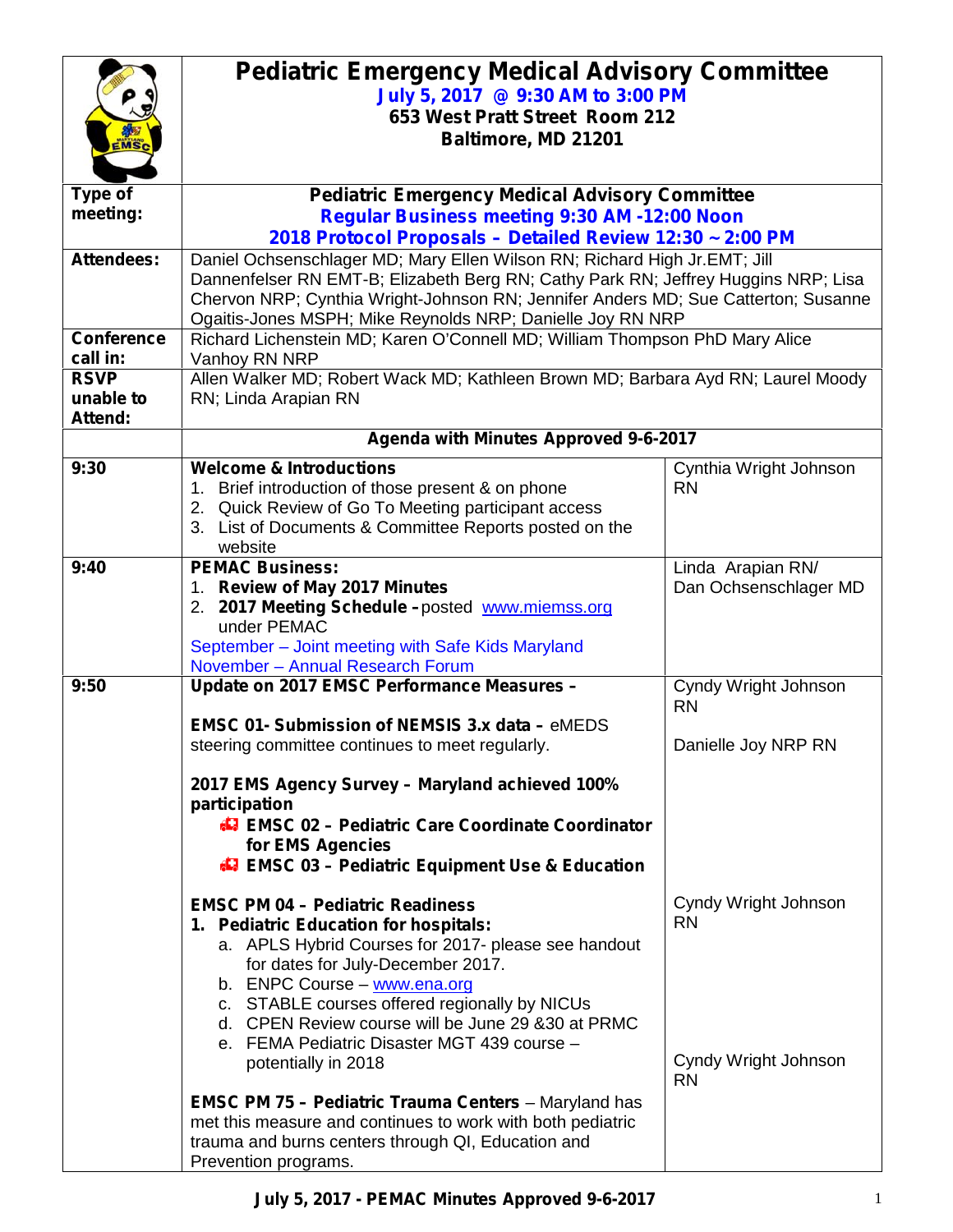|          | NEW: Johns Hopkins Children's Center is leading a five<br>hospital consortium for Pediatric PI in trauma and burns.<br><b>EMSC PM 76 &amp; 77:Interfacility &amp; Special Consults</b><br>1. Pediatric Base Station Courses: 2017<br>$\triangleright$ Small working group will organize to revise course over<br>summer 2017<br>2017 Courses: (9A -12Noon basic course + 1-2 hours for<br>➤<br>hospital focused discussions)<br>[1] July 13, 2017 @ JHCC<br><b>El September 7th 2017 @ MIEMSS (NEW location</b><br>and date) | Cyndy Wright Johnson<br><b>RN</b>              |
|----------|------------------------------------------------------------------------------------------------------------------------------------------------------------------------------------------------------------------------------------------------------------------------------------------------------------------------------------------------------------------------------------------------------------------------------------------------------------------------------------------------------------------------------|------------------------------------------------|
|          | <b>EMSC PM 78 - EMS Education</b><br>1. EMS Care 2017 feedback / evaluations                                                                                                                                                                                                                                                                                                                                                                                                                                                 | Danielle Joy RN NRP                            |
|          | 2. Hot Topics for 2018 Conferences - group input needed<br>please complete the written survey today (Handout)<br>3. BLS Committee<br>4. ALS Committee                                                                                                                                                                                                                                                                                                                                                                        | Richard High EMT<br><b>Judy Micheliche NRP</b> |
| 10:15 AM | <b>Family Centered Care Sub Committee</b><br>1. Right Care Awards - Awards presented May 24, 2017.<br>2. Emergency Ready Family" project update<br>3. MSFA Convention Risk Watch/ Safe Kids FAN update<br>4. EMSC National FAN update - the new EIIC for EMSC<br>has launched a new website:<br>https://emscimprovement.center/search/?q=Family+Advis<br>ory+Network                                                                                                                                                         | Mary Ellen Wilson RN                           |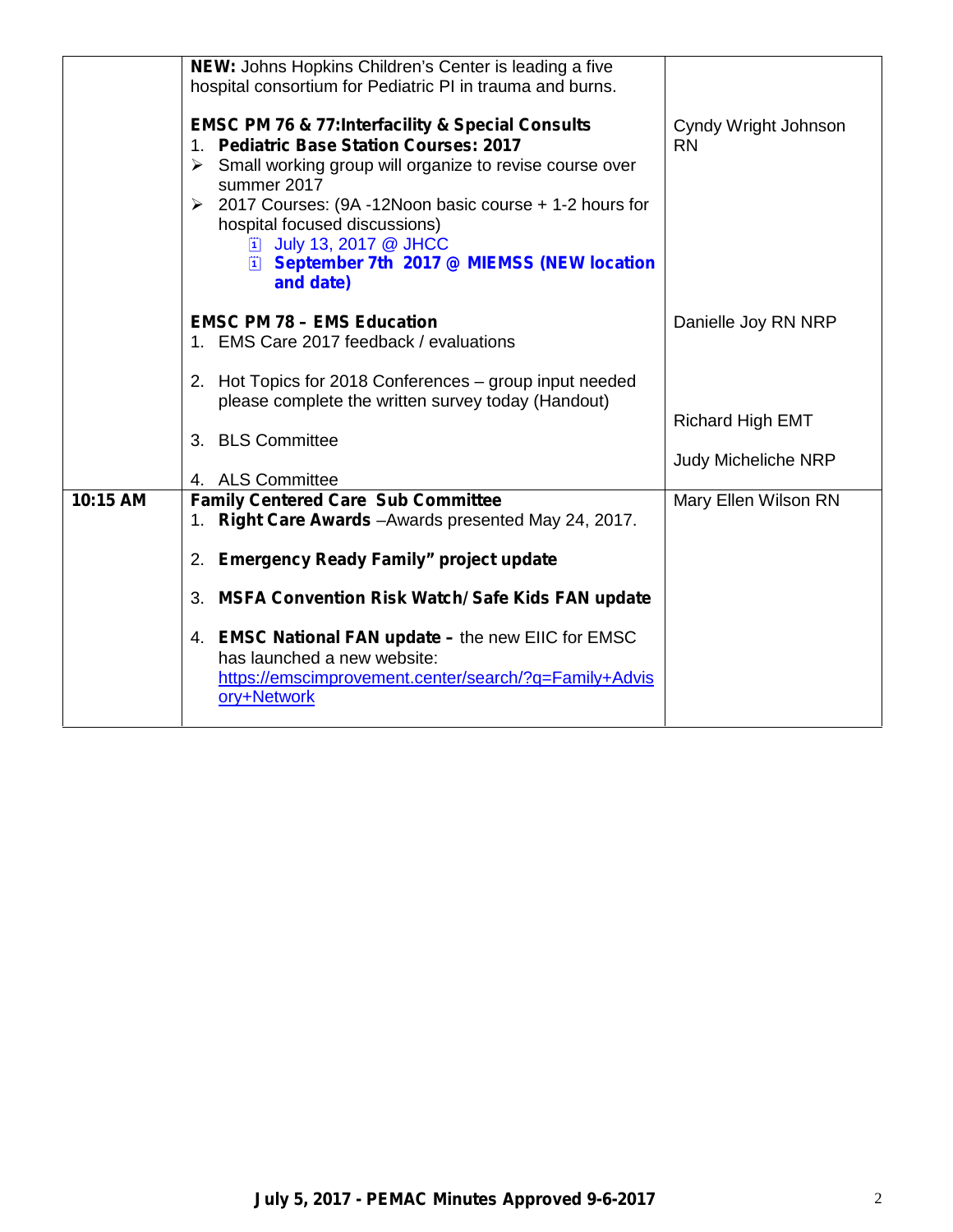| 10:30 AM | <b>Maryland Organizations &amp; Committees</b>                                                                                                                                                                                                                      |                                                        |  |
|----------|---------------------------------------------------------------------------------------------------------------------------------------------------------------------------------------------------------------------------------------------------------------------|--------------------------------------------------------|--|
|          | <b>AAP Updates</b>                                                                                                                                                                                                                                                  | <b>Rich Lichenstein MD</b>                             |  |
|          | $\triangleright$ Maryland update - COPEM & COVIPP                                                                                                                                                                                                                   |                                                        |  |
|          | $\triangleright$ National update – COPEM: <i>input on Emergency</i><br><b>Information Form /Format needed</b>                                                                                                                                                       | Cyndy Wright Johnson<br><b>RN</b>                      |  |
|          | <b>ACEP Updates - new website &amp; management</b><br>www.mdacep.org<br>$\triangleright$ Maryland update - EMS Committee<br>> Maryland's NEW - Pediatric Committee<br>> National Updates                                                                            | Kathy Brown MD                                         |  |
|          | ENA Updates - www.mdena.org (NEW website live)<br>$\triangleright$ State report<br>$\triangleright$ Local updates<br>> Maryland ENA Regional Conferences (www.mdena.org)<br>$\triangleright$ ENA by the Bay May 2017 -STABLE Course feedback                        | Barbara Ayd RN                                         |  |
|          | <b>SCHOOL HEALTH Updates</b><br>$\triangleright$ School Health committee(s) update<br>> School Emergency Health Guidelines                                                                                                                                          | Laurel Moody RN                                        |  |
|          | $\blacktriangleright$                                                                                                                                                                                                                                               | Liz Berg RN                                            |  |
|          | <b>Critical Care Updates</b>                                                                                                                                                                                                                                        | Charlotte Glicksman MD/                                |  |
|          | $\triangleright$ AACN                                                                                                                                                                                                                                               | Jason Custer MD                                        |  |
|          | $\triangleright$ AAP                                                                                                                                                                                                                                                |                                                        |  |
|          | <b>Commercial Ambulance Service Advisory Committee</b><br>(CASAC @ MIEMSS)<br>$\triangleright$ SCT subcommittee – workgroup on protocols                                                                                                                            | <b>Jill Dannenfelser RN</b><br><b>Lisa Chervon NRP</b> |  |
|          | $\triangleright$ Neonatal subcommittee – work concluded for now                                                                                                                                                                                                     |                                                        |  |
|          | $\triangleright$ Obstetrical transports-workgroup of SCT                                                                                                                                                                                                            |                                                        |  |
|          | <b>Jurisdictional Affairs Committee (JAC @ MIEMSS)</b><br><b>BLS</b><br>ALS<br>➤<br>Instructors<br>➤                                                                                                                                                                | <b>Richard High EMT</b><br>Judy Micheliche NRP         |  |
| 11:00 AM | <b>Research and EVBG update</b><br>1. Ongoing Pediatric QIC & DART projects                                                                                                                                                                                         | Jen Anders MD                                          |  |
|          | Evaluation of protocols<br>$\checkmark$ 2016 – 2017 Sepsis – Jen Anders MD & Nick Wyns<br>$\checkmark$ Region 3 Seizure project - Rich Lichenstein MD<br>$\checkmark$ Pediatric RSI-Process and Outcome project<br>$\checkmark$ CPR and Cares Report for pediatrics |                                                        |  |
|          | 2. WB-CARN EMS partner in Prince George's County<br>$\checkmark$ Data Linkage Project<br>← Asthma Scoring Tool Project                                                                                                                                              | Kathy Brown MD                                         |  |
|          | 3. EMSC TI Grant updates<br>√ PDTree: An EMS Triage Tool for Pediatric<br><b>Destination Decision Making (J Anders MD)</b>                                                                                                                                          | Jen Anders MD                                          |  |
|          | 4. Other projects                                                                                                                                                                                                                                                   | Committee                                              |  |
|          |                                                                                                                                                                                                                                                                     |                                                        |  |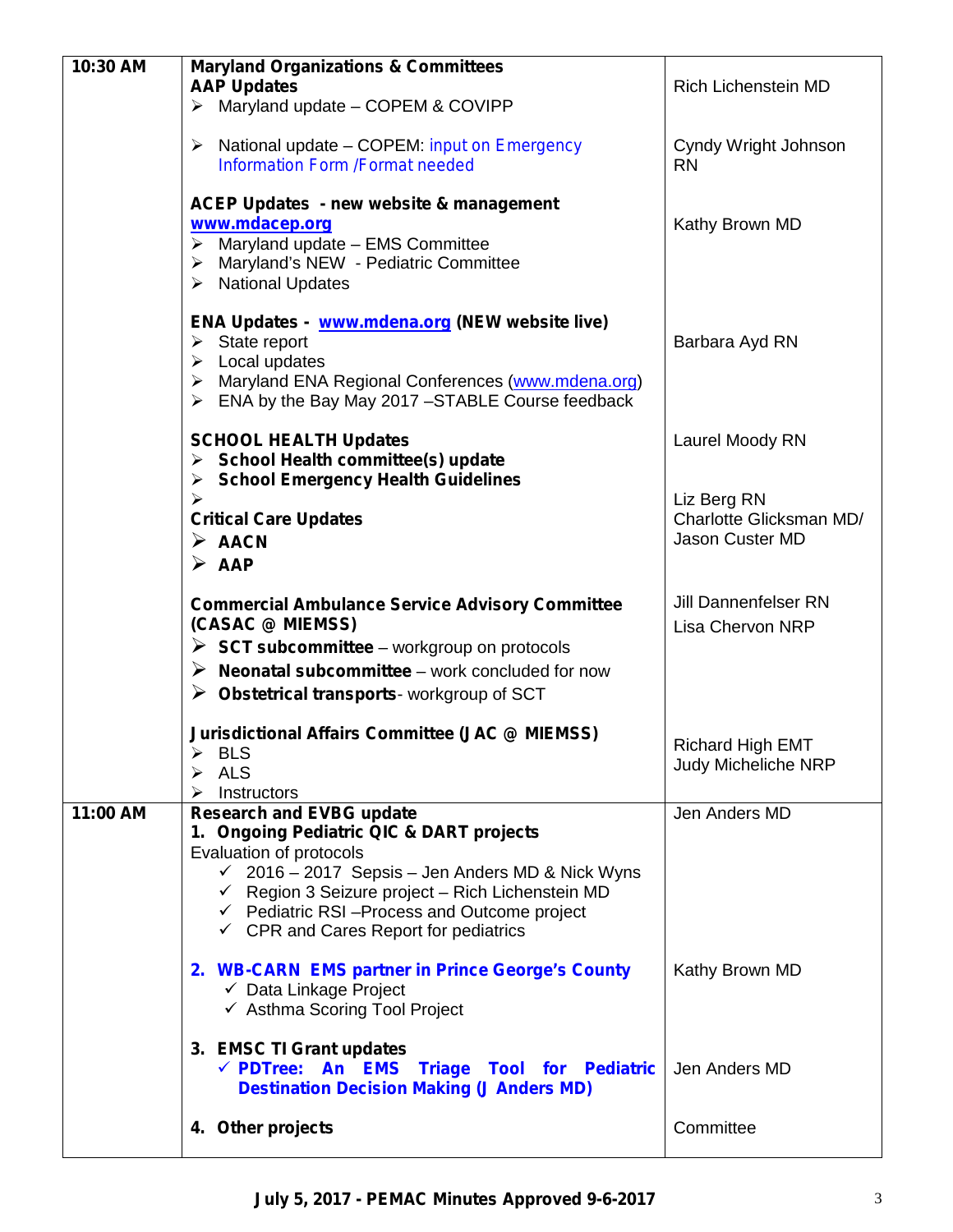| 11:30AM    | <b>Injury Prevention Sub Committee &amp; Updates</b>                                                                         |                           |
|------------|------------------------------------------------------------------------------------------------------------------------------|---------------------------|
|            | <b>Please see Summaries from:</b>                                                                                            | Susanne Ogaitis Jones     |
|            |                                                                                                                              | <b>MSPH CPST-I</b>        |
|            | a. EMSC: CPS & OP Healthcare Project (Maryland DOT                                                                           | cps@miemss.org for        |
|            | <b>Highway Safety Office)</b><br><b>■ CPS Rapid Educational Response Kit - new 2017-</b>                                     | materials and information |
|            | 2018 project is now available. Initial mailing sent.                                                                         |                           |
|            | <b>■ CPS and heatstroke to children left in cars-- exhibit</b>                                                               |                           |
|            | update                                                                                                                       |                           |
|            | Drowsy Driving - NEW project Fall 2017<br>黒                                                                                  |                           |
|            | <b>■ CPS – Special Needs Course in July</b>                                                                                  |                           |
|            | <b>■ CPS Technician scholarship available for Fall courses</b>                                                               |                           |
|            | <b>■ CPS Week activities in planning</b>                                                                                     |                           |
|            | <b>An NEWEST PSA available for your social media:</b>                                                                        |                           |
|            | "Don't Rush Your Child To The Next Car Seat Stage"                                                                           |                           |
|            | https://www.youtube.com/user/MarylandEMS                                                                                     |                           |
|            |                                                                                                                              |                           |
|            | b. Safe Kids                                                                                                                 | Cyndy Wright Johnson      |
|            | Maryland Safe Kids Meetings for 2017 are set - see                                                                           | <b>RN</b>                 |
|            | handout                                                                                                                      |                           |
|            | ❖ SKWW PrevCon - July 2017 in Baltimore                                                                                      |                           |
|            | ❖ Potential for new HSO grant – Bike Helmets and                                                                             |                           |
|            | Safety                                                                                                                       |                           |
|            | ❖ Potential for new DOH grant for Safe Sleep training                                                                        |                           |
|            |                                                                                                                              | Cyndy Wright Johnson      |
|            | c. Maryland Risk Watch/ MSFA -2017 Convention                                                                                | <b>RN</b>                 |
|            | summary and photos                                                                                                           |                           |
|            |                                                                                                                              |                           |
|            |                                                                                                                              | www.ena.org               |
|            | d. <b>ENA: IQSIP</b> – Institute for Quality, Safety and Injury                                                              |                           |
|            | $\triangledown$ Prevention updates $\oslash$ ENA national website<br>$\triangledown$ Buckle Up initiative with NHTSA will be |                           |
|            | operationalized in Maryland with a PSA                                                                                       | Safermaryland.org         |
|            |                                                                                                                              |                           |
|            |                                                                                                                              |                           |
|            | e. Partnership for Safer Maryland:                                                                                           |                           |
|            | new leadership and meetings for 2017 have been set.<br>➤                                                                     |                           |
|            | $\triangleright$ June Conference                                                                                             |                           |
|            | Other Projects/ Programs<br>t.                                                                                               |                           |
| 11:50      | <b>Old Business</b>                                                                                                          | Committee                 |
|            |                                                                                                                              |                           |
|            |                                                                                                                              |                           |
| 11:55      | <b>New Business</b>                                                                                                          | Committee                 |
|            |                                                                                                                              |                           |
|            |                                                                                                                              |                           |
| 12:00 Noon | <b>Networking Break</b>                                                                                                      | Committee                 |
|            |                                                                                                                              |                           |
|            |                                                                                                                              |                           |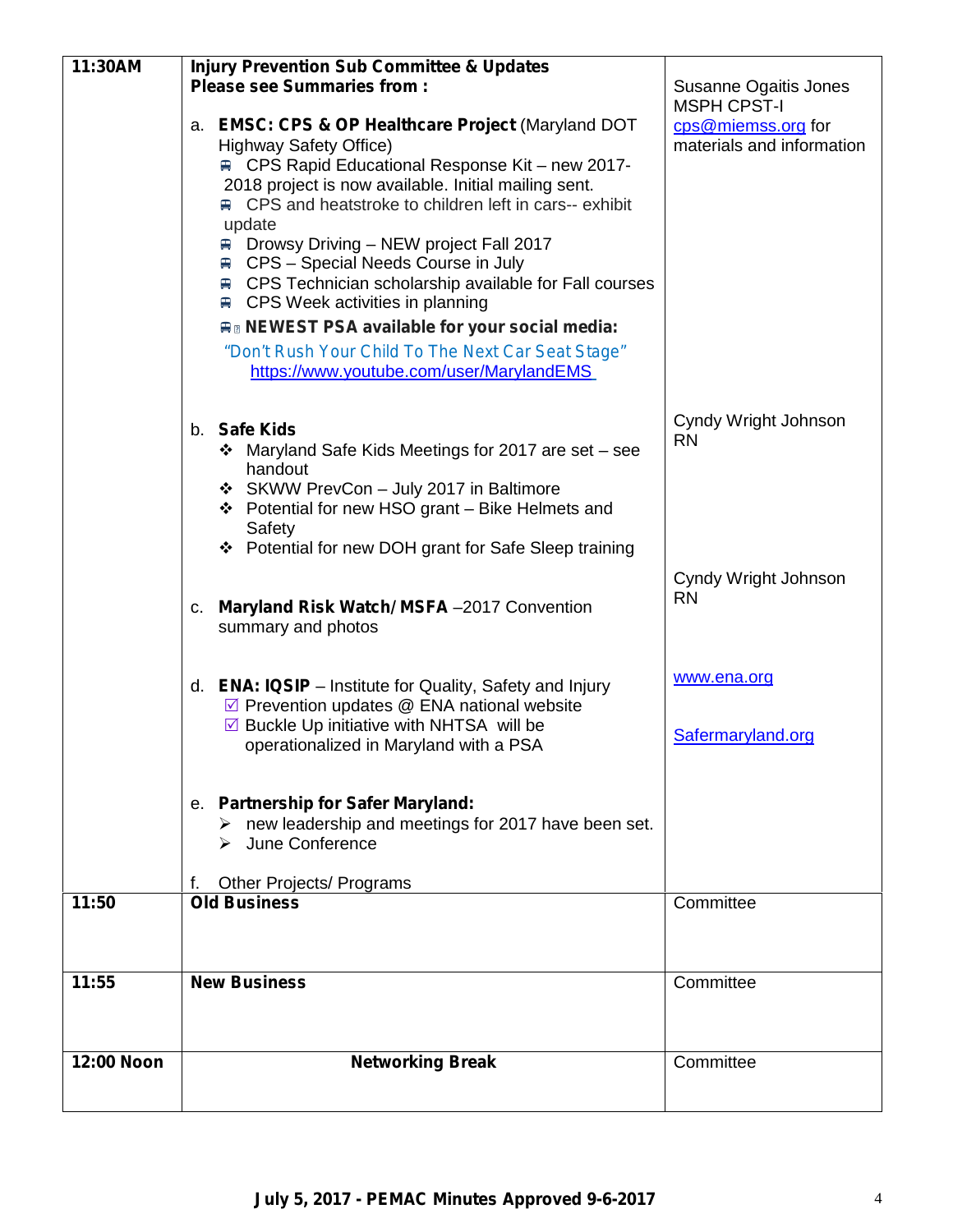| 12:30 PM            | 2018 Maryland Protocols for EMS Providers                                                                                                                               | Jen Anders MD      |
|---------------------|-------------------------------------------------------------------------------------------------------------------------------------------------------------------------|--------------------|
|                     | 1)<br>Feedback from 2017 Roll Out - EMS & Hospital                                                                                                                      |                    |
|                     | Glucose Dosing – 10% approved by PEMAC &<br>2)<br><b>PRC</b>                                                                                                            |                    |
|                     | <b>High Performance CPR for Pediatrics</b><br>3)<br>a. Algorithm<br>b. Pediatric sections of protocol<br>c. Training / quick reference tools                            | Karen O'Connell MD |
|                     | <b>Alternative Airways</b><br>4)                                                                                                                                        | Doug Floccare MD   |
|                     | a. Airway Workgroup update<br>i. LMA<br>ii. King Airway<br>b. Proposed changes for RSI<br>c. Video laryngoscopy pilot                                                   | Jennifer Anders MD |
|                     | <b>Termination of Resuscitation</b><br>5)<br>a. Changes proposed for the Adult Protocol<br>b. Pediatric considerations<br>c. Small discussion groups – target audiences |                    |
|                     | <b>Pain Medication</b><br>6)<br>a. Fentanyl as primary pain medication<br>b. Ketamine for analgesia and sedation                                                        |                    |
|                     | Spinal Protection / Immobilization protocol<br>7)<br>experience and educational needs                                                                                   |                    |
|                     | 8)<br>Other protocols for consideration (Last Call for<br>2018)                                                                                                         |                    |
| <b>Next Meeting</b> | September 6 2017 (Wednesday)                                                                                                                                            |                    |
|                     | 9:30 - 12:00 Noon Business Meeting<br>12:30 - 3:00 PM Joint with Safe Kids Maryland                                                                                     |                    |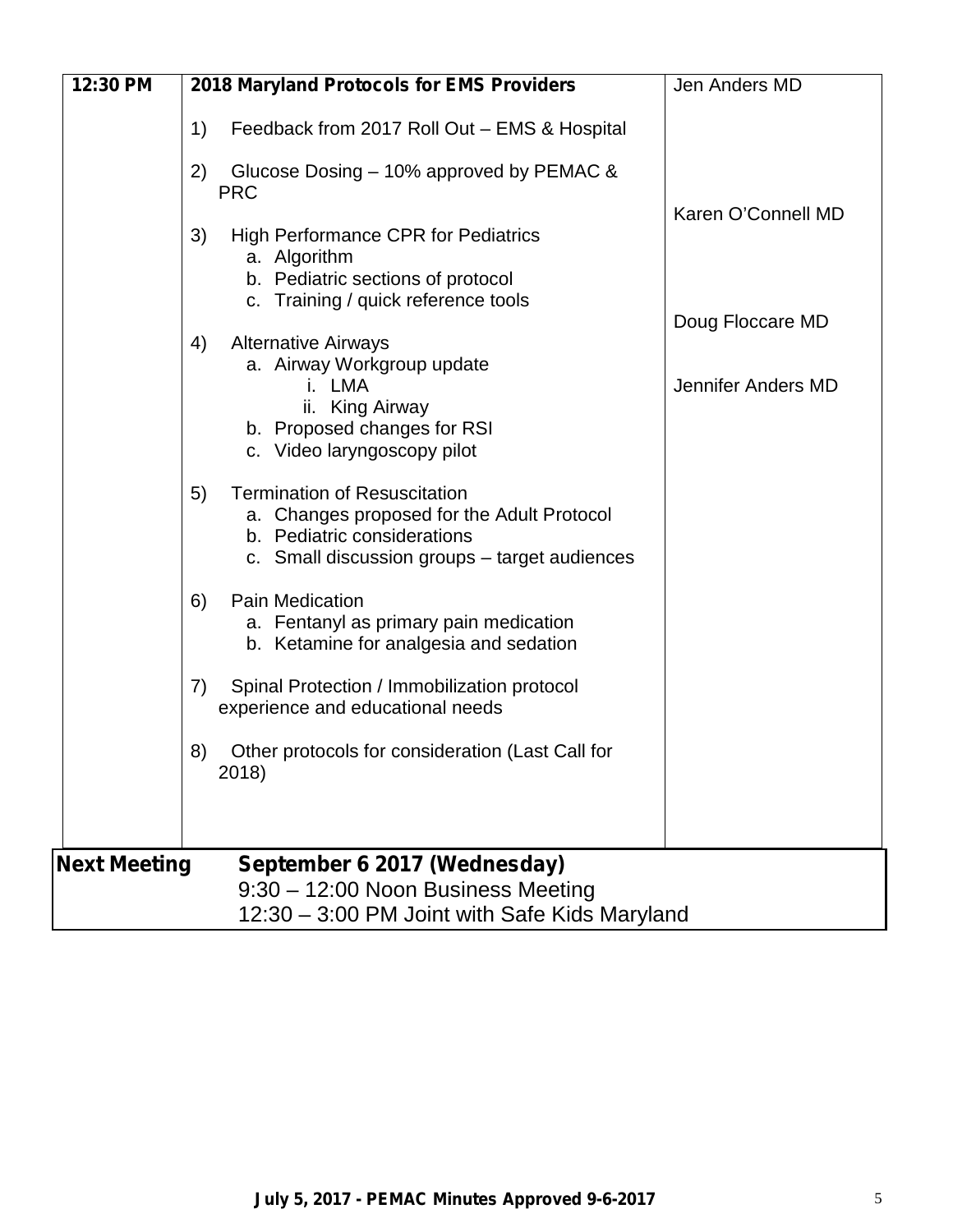



#### *Maryland EMS for Children Department Update – July 2017 Update What's NEW:*



#### **EMSC Grantee Meeting has just been announced:**

August 15-17, 2017 in Arlington Virginia. More details to follow in the coming months pending federal budget allows for full funding for EMSC State Partnership grantees.

**Safe Kids Maryland –** MIEMSS CPS &OP Health Care Project provided education on the Vehicle Temperature display at both State Highway Summit and EMS Care April 26 and 28. Contact the project at cps@miemss.org for more information. **PreVenCon** – Safe Kids Worldwide will hold their international conference in Baltimore Maryland July 26-29.2017. Registration is live on line.

#### **1. Advocacy:**

- **Right Care When It Counts & Star of Life** 2017 Awards ceremony was during EMS Week in Annapolis. Four children and one parent received awards.
- **#MDPANDAFAN –**See FAN report for more details, Emergency Ready Families projects continues with train the trainer offered at MSFA Convention. Anticipate seeing the Panda at future regional and state conferences.
- **MSFA Risk Watch Injury Prevention –**MSFA Fire & Injury Prevention and Life Safety Committee conducted prevention stations @ MSFA 125<sup>th</sup> Convention. It was both educational and FUN!
- **Safe Kids Maryland** –2017 meetings will be in March and September after PEMAC business meeting.
- **2. EMS for Children Performance Measures –** There are three retiring and three new Primary EMSC Performance Measures (total of 10) & 5 for MCHB grants.
	- **C** Off line Medical Direction new protocols went into effect on July 1, 2017
	- **Con line Medical Direction** Four Pediatric Base Station courses for 2017 have been scheduled
	- **Equipment:** MIEMSS Seal of Excellence meets the national ACS/ACEP/NAEMSP/ EMSC guidelines and the federal EMSC PM. The new minimum equipment list does not have all the equipment.

**NEW EMSC Performance Measures 01, 02, and 03** are now in effect and Maryland is in the middle of an EMS Survey on PM 02 (Pediatric Emergency Care Coordinator in EMS) and PM 03 (Education on use of pediatric equipment). **Maryland was able to secure 100% participation in this EMSC EMS Survey.**

- **Pediatric Trauma & Burn Centers:** site visits were conducted at CNHS in 2013 & 2014 and JHCC in 2015. Both centers continue to participate in state and national registries and provide EMS education. Pediatric Burn regulations are under revision and Pediatric Trauma regulations will be reviewed the end of June. Revisions are based upon the new American College of Surgeon's standards and the needs of Maryland.
- **Pediatric Readiness:** Federal EMSC program continues to work with a best practice groups to support and promote Peds Ready for all states.

**APLS courses:** 3 hybrid courses will be scheduled for 2017. Information email: pepp@miemss.org **CPEN Review Course:** will be held at PRMC on June 29 & 30, 2017. Contact pepp@miemss.org

**Pediatric Education** for BLS & ALS:

2018 EMS conferences are being scheduled now. New topics and speakers are welcome.

LMS module on **Safe Transport of Children in Ambulance** is posted at the MIEMSS online training center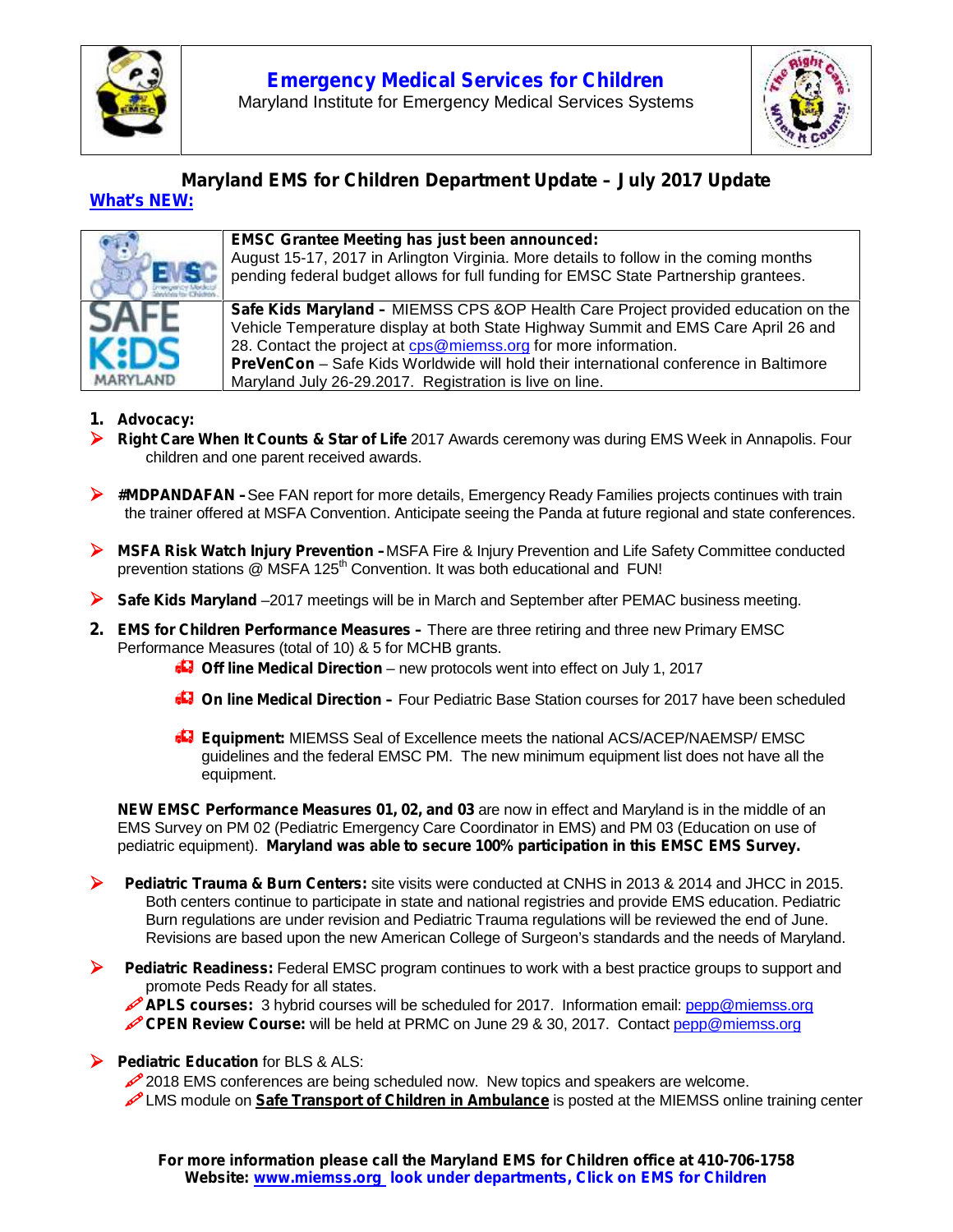



- **Please contact the EMSC program office with any questions about products, there is incorrect and incomplete information being circulated by at least on company and local vendor.**
- LMS module on **Newly Born Resuscitation** (Winterfest Lecture) is in final editing.
- **3. Pediatric EMS Data activities**:
- **Pediatric QIC/ DART** committee is working on standardized quarterly reports for pediatric trauma and medical transports and reviewing specific protocol utilization and documentation.
- Pediatric High Performance CPR workgroup has completed their meetings and has a proposal for 2018 protocols that includes an new algorithm.

*Respectfully submitted Cyndy Wright –Johnson MSN RN, EMS for Children Director @ MIEMSS*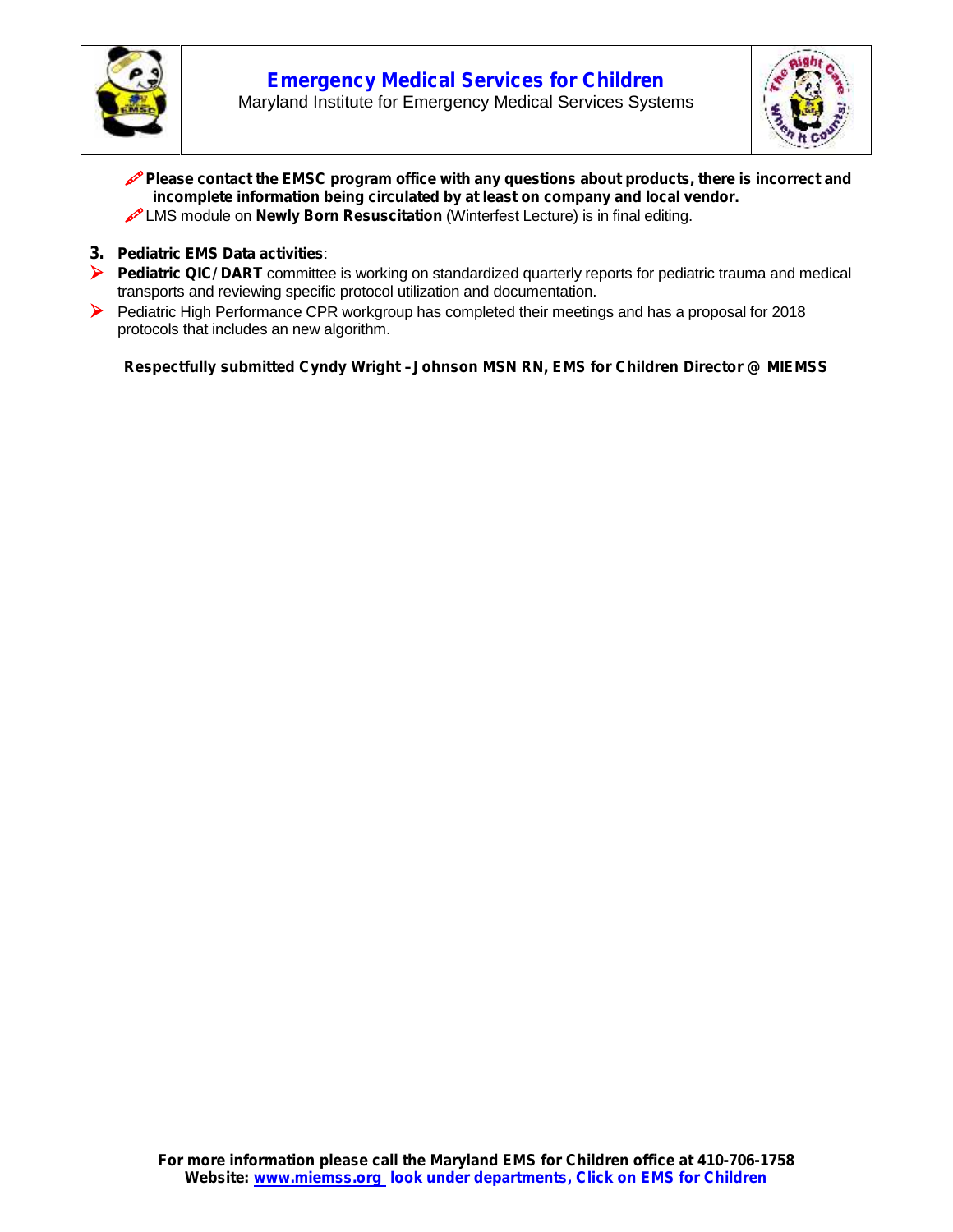

## *CPS & OP Healthcare Project EMS for Children Program @ MIEMSS*

**Office: 410-706-8647 Fax: 410-706-3660** www.miemss.org/home/emsc/cps

# PEMAC UPDATE: July 5, 2017 **The CPS & OP Healthcare Project**

Since the May 3, 2017 PEMAC meeting the project coordinator:

- Conducted interactive displays on CPS to the Maryland Emergency Nursing Association, May 4 (75 nurses) and for the Maryland State Firemen's Association Convention in Ocean City, June 18-21 (three days of exhibiting to approximately 350 families).
- Conducted a training on CPS for three NICU nurses at Greater Baltimore Medical Center on June 7 and met with their CPS Outreach Coordinator on June 15 to update him on CPS materials.
- Finalized the CPS Rapid Educational Response Program by obtaining feedback from EMS leaders on the draft, updating it, producing the kits (including the thumb drives) and distributing kits to 8 EMS providers. Gave a training on the CPS RER for 35 attendees at MIEMSS' JAC meeting. Distributed overview materials to all and provided full kits to three EMS county leaders.
- Received approval of the grant proposal to the Governor's Highway Safety Association (through MHSO) to create a drowsy driving prevention educational campaign for Maryland Healthcare providers. This grant is for \$1500 for June 2017 through end of June 2018. Additional salary support was approved from MHSO. Hospitals and EMS agencies will be invited to participate later this summer.
- Had the webinar titled, "Pediatric Biomechanics for CPS" placed on MIEMSS' website for additional learners. Promoted the webinar. One person has since viewed it and sought CEUs; more are expected.
- Assisted at the NICU recertification site visit at University of Maryland St Joseph's Hospital. Met with key maternal-child health staff to discuss policies including CPS and the car seat tolerance screen.
- Updated documents about the large temperature display available to borrow by safety agencies to educate on the danger of heatstroke to children left in cars. Created new signage for the display vehicle, and designed/ordered/received two 6 foot stand up banners, seven 13 inch table top stand up posters, and 2000 new 13 x 17" posters (Spanish version on back). Conducted two displays using the temperature display: at MSFA Convention (June 18-20) and at the Parkville (Baltimore County) seat check (June 21). Had two agencies borrow the display and use it: Baltimore Gas & Electric at their Teen Safe Driver Day and White Marsh Fire Department. A schedule is being maintained of other groups/events when the display will be borrowed/used.
- Helped at two safety seat checks during this period: at the Pikesville Fire Station on May 17 and at the Parkville Fire Station on June 21.

**For more information, contact the Project Coordinator: Susanne Ogaitis-Jones, MSPH, CHES, CPST/I, cps@miemss.org or sogaitisjones@miemss.org, Phone: 410-706-8647**